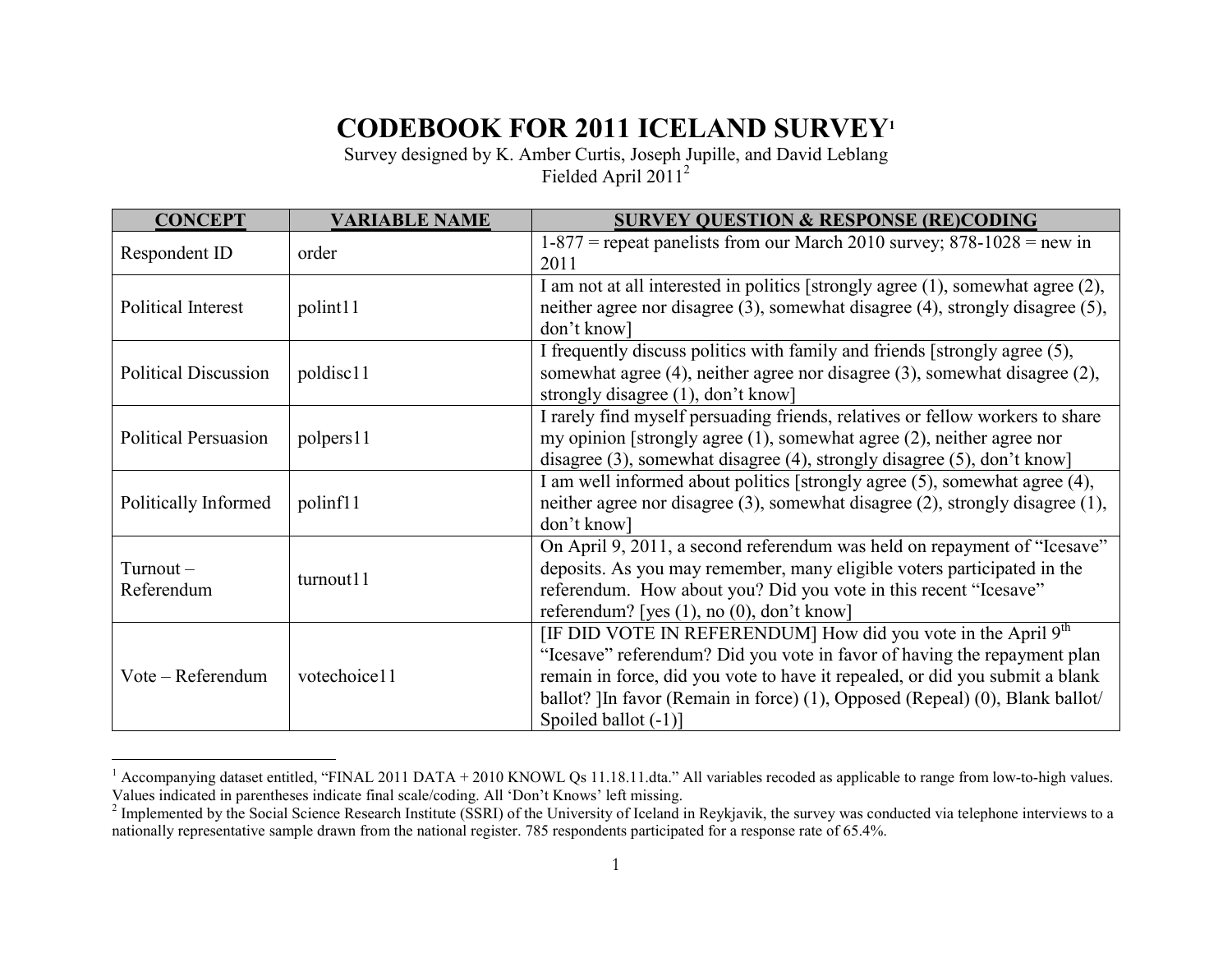|               |                                | Which political party, if any, do you identify with?                                      |
|---------------|--------------------------------|-------------------------------------------------------------------------------------------|
|               | partyid11                      | Framsóknarflokkur (B, Progressive Party) (1)                                              |
|               | progressive $113$              | Sjálfstæðisflokkuri (D, Independence Party) (2)                                           |
|               | independence $114$             | Samfylkingin (S, Social Democratic Alliance) (3)                                          |
|               | socdemalliance11 <sup>5</sup>  | Vinstri hreyfingin - grænt framboð (V, Left-Green Movement) (4)                           |
| Party ID      | leftgreenmovnt $116$           | Hreyfingin (The Movement) (5)                                                             |
|               | movement $117$                 | Frjálslyndi flokkurinn (F, The Liberal Party) (6)                                         |
|               | liberal $118$                  | Other, what?<br>(7)                                                                       |
|               | noparty $119$                  | Don't know $(8)$                                                                          |
|               |                                | Refused (9)                                                                               |
|               | lrideol11                      | In politics, people sometimes talk of "left" and "right". Where would you                 |
| Ideology      |                                | place yourself on a scale from 0 to 10, where '0' means the extreme left and              |
|               |                                | $'10'$ means the extreme right?[ $(0-10)$ ]                                               |
|               | pmapprov11                     | Jóhanna Sigurðardóttir is doing a good job as Prime Minister [Strongly                    |
| PM Approval   |                                | agree (5), Somewhat agree (4), Neither agree nor disagree (3), Somewhat                   |
|               |                                | disagree (2), Strongly disagree (1), Don't know                                           |
|               | usft11                         | Next I'd like you to rate your feelings toward some countries, with 100                   |
|               | ukft11                         | meaning a very warm, favorable feeling, 0 meaning a very cold,                            |
|               | indiaft11                      | unfavorable feeling, and 50 meaning not particularly warm or cold. You can                |
| Thermometers  |                                | use any number from 0 to 100.                                                             |
|               | nethft 11<br>ftindex $11^{10}$ | The United Kingdom                                                                        |
|               | $uknft11^{11}$                 | India                                                                                     |
|               |                                | The Netherlands                                                                           |
| Retrospective | Psocioretro $11^{12}$          | $EXP#1$ : <sup>13</sup> The general economic situation in Iceland has gotten worse in the |

<sup>&</sup>lt;sup>3</sup> Dummy equal to 1 if respondent identified with that party<br><sup>4</sup> Dummy equal to 1 if respondent identified with that party<br><sup>5</sup> Dummy equal to 1 if respondent identified with that party<br><sup>6</sup> Dummy equal to 1 if respondent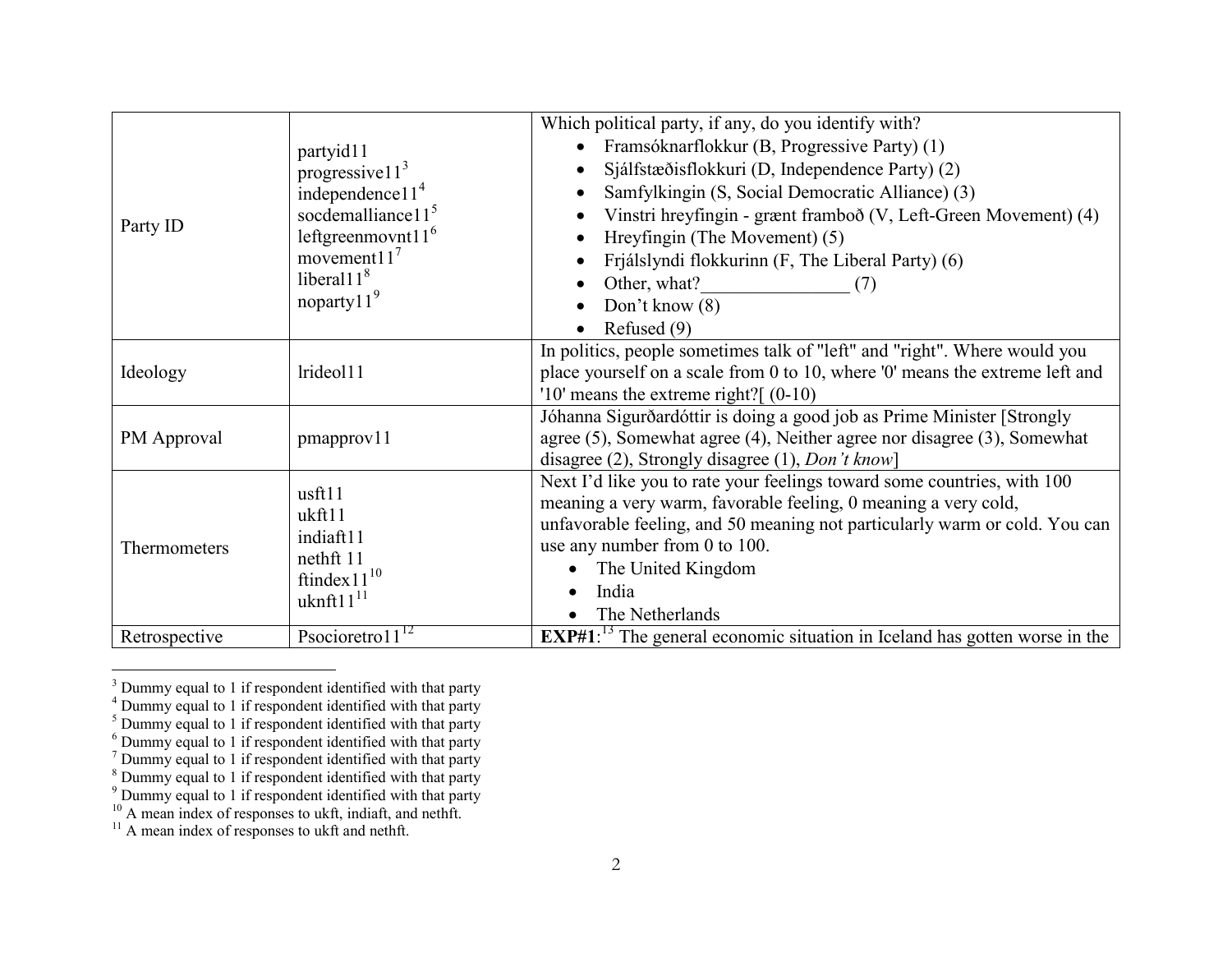| Economy                     | NPsocioretro11          | last 12 months [Strongly agree (1), Somewhat agree (2), Neither agree nor       |
|-----------------------------|-------------------------|---------------------------------------------------------------------------------|
|                             | Asocioretro11           | disagree (3), Somewhat disagree (4), Strongly disagree (5), Don't know]         |
|                             | Ppocketretro11          | <b>EXP#1</b> : My personal economic situation has improved in the last twelve   |
| Retrospective<br>Pocketbook | NPpocketretro11         | months [Strongly agree (5), Somewhat agree (4), Neither agree nor disagree      |
|                             | Apocketretro11          | (3), Somewhat disagree (2), Strongly disagree (1), Don't know]                  |
|                             | Psociopro11             | <b>EXP#1</b> : Over the next 12 months, I expect the general economic situation |
| Prospective                 | NPsociopro11            | in Iceland will improve [Strongly agree (5), Somewhat agree (4), Neither        |
| Economy                     | Asociopro11             | agree nor disagree (3), Somewhat disagree (2), Strongly disagree (1), Don't     |
|                             |                         | know                                                                            |
| Prospective                 | Ppocketpro11            | <b>EXP#1</b> : Over the next 12 months, I expect my personal economic situation |
| Pocketbook                  | NPpocketpro11           | will get worse [Strongly agree (1), Somewhat agree (2), Neither agree nor       |
|                             | Apocketpro11            | disagree (3), Somewhat disagree (4), Strongly disagree (5), Don't know          |
| Got Prime #1                | eprime11                | Dummy where $1 =$ got treatment in experiment #1                                |
|                             | borrow11                | How likely or unlikely do you think it is that in the next 6-12 months you'll   |
| Prospective                 |                         | borrow money to finance a home, the purchase of a car, or other large           |
| <b>Borrower</b>             |                         | expenses? [Very likely (4), Somewhat likely (3), Somewhat unlikely (2),         |
|                             |                         | Very unlikely $(1)$ ]                                                           |
|                             |                         | Which of the following best describes any investments you might have?           |
| Investments                 | investments11           | I have investments outside of Iceland. (1)                                      |
|                             | investabroad $11^{14}$  | I have investments inside Iceland. (2)                                          |
|                             | onlyinvestdom $11^{15}$ | I have investments both inside and outside of Iceland. (3)                      |
|                             |                         | I do not have any investments. (4)                                              |
| Debt                        | ccdebt11                | Some people have various amounts of personal debt. How about you? How           |
|                             | bankdebt11              | much of each of each of the following types of debt do you personally           |
|                             | cardebt11               | have? [A lot (4), Some (3), Not very much (2), None (1), Don't know]            |

<sup>&</sup>lt;sup>12</sup> P = received prime; NP = received no prime; A = all respondents (P + NP together)

<sup>&</sup>lt;sup>13</sup> SPLIT SAMPLE EXPERIMENT #1: half the respondents were randomly assigned to be read the following highlighted prompt; the other half just received the question wording that follows. "The state of the economy has important consequences for citizens' quality of life. People tend to be better off when the economy is doing well and happier when their personal financial situations are more secure. Contrarily, many get distressed when the economy is doing poorly because it restricts their ability to purchase goods and provide for their families. Turning to your own economic views, to what extent do you agree or disagree with each of the following statements:"

 $14$  A dummy equal to 1 if the respondent reports either having investments outside Iceland (1) or both inside and outside Iceland (3).

<sup>&</sup>lt;sup>15</sup> A dummy equal to 1 if the respondent reports only having investments inside Iceland  $(2)$ .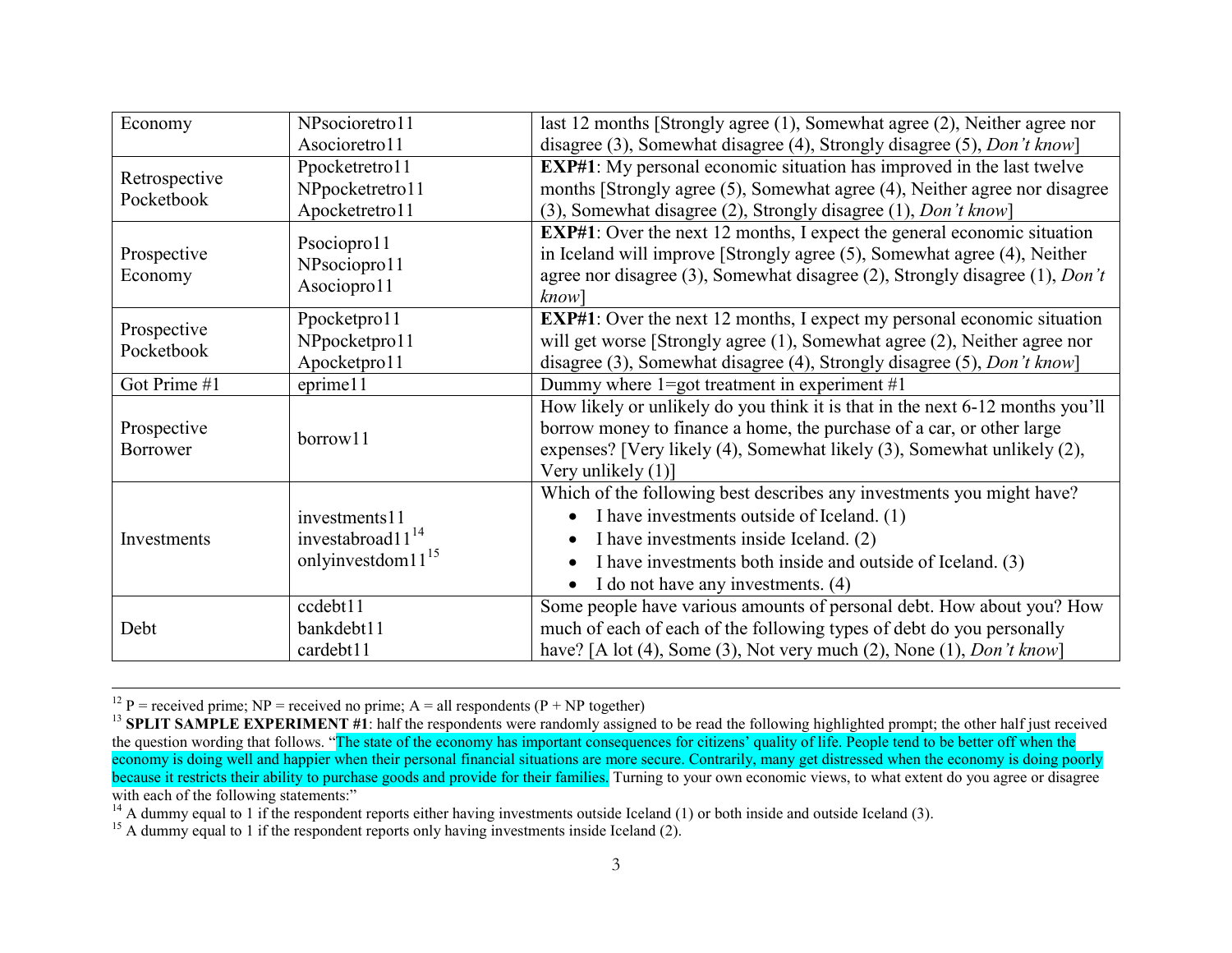|                            | mtgdebt11<br>studentdebt11<br>debtindex $11^{16}$          | Credit card debt<br>Bank loans/debt<br>Automobile loan debt                                                                                                                                                                                                                                                                                                                                                                                                                                                                                                                                                                                                                                                                                                                                                                                                                                                                        |
|----------------------------|------------------------------------------------------------|------------------------------------------------------------------------------------------------------------------------------------------------------------------------------------------------------------------------------------------------------------------------------------------------------------------------------------------------------------------------------------------------------------------------------------------------------------------------------------------------------------------------------------------------------------------------------------------------------------------------------------------------------------------------------------------------------------------------------------------------------------------------------------------------------------------------------------------------------------------------------------------------------------------------------------|
|                            |                                                            | Mortgage debt<br>$\bullet$                                                                                                                                                                                                                                                                                                                                                                                                                                                                                                                                                                                                                                                                                                                                                                                                                                                                                                         |
| <b>Anchoring Vignettes</b> | jondebt11<br>magnusdebt11<br>vigdisdebt11<br>margretdebt11 | (ANCHORING VIGNETTES: PLEASE RANDOMIZE THE ORDER IN<br>WHICH RESPONDENTS RECEIVE STATEMENTS IN THIS<br>QUESTION.) How about the amount of debt each of the following people<br>has who all live in their own place and have a car? After hearing their<br>situation, please tell me whether you think each of these people has a lot<br>$(4)$ , some $(3)$ , not very much $(2)$ , or no debt $(1)$ .<br>Jón has 200,000 krónur credit card debt, 800,000 krónur in bank<br>loans, no car loan, and a 24 million krónur mortgage.<br>Magnús has no credit card debt, no bank loans, a 4 million krónur car<br>loan, and a 32 million krónur mortgage.<br>Vigdís has 800,000 krónur in credit card debt, 1.5 million krónur in<br>bank loans, a 2.5 million krónur car loan, and no mortgage debt.<br>Margrét has 1,000 euro credit card debt, 5,000 euro in bank loans, no<br>car loan, and a 150,000 euro mortgage. <sup>17</sup> |
| Devaluation                | feardeval11                                                | Some people may have fears regarding the future. Here is a list of things<br>which some people say they are afraid of. For each one, please tell me the<br>extent to which you—personally—are currently afraid of it or not: A<br>decrease in the value of Iceland's currency, the krona [Very afraid (4),<br>Somewhat afraid (3), Not very afraid (2), Not at all afraid (1), Don't know]                                                                                                                                                                                                                                                                                                                                                                                                                                                                                                                                         |
| Globalization              | Pglobaliz11<br>NPglobaliz11<br>Aglobaliz11                 | <b>EXP#1</b> : Globalization—that is, the general opening-up of all economies,<br>which leads to the creation of a world-wide market—is a good thing<br>[Strongly agree (5), Somewhat agree (4), Neither agree nor disagree (3),<br>Somewhat disagree (2), Strongly disagree (1), Don't know]                                                                                                                                                                                                                                                                                                                                                                                                                                                                                                                                                                                                                                      |
| <b>Borrowing Costs</b>     | fearborrcosts11                                            | Some people may have fears regarding the future. Here is a list of things<br>which some people say they are afraid of. For each one, please tell me the<br>extent to which you—personally—are currently afraid of it or not:                                                                                                                                                                                                                                                                                                                                                                                                                                                                                                                                                                                                                                                                                                       |

<sup>&</sup>lt;sup>16</sup> A mean index of all self-reported debt items.<br><sup>17</sup> This amount is equivalent to Jón's debt, based on April 6, 2010 exchange rates: 1 ISK = 0.0061535138 Euro.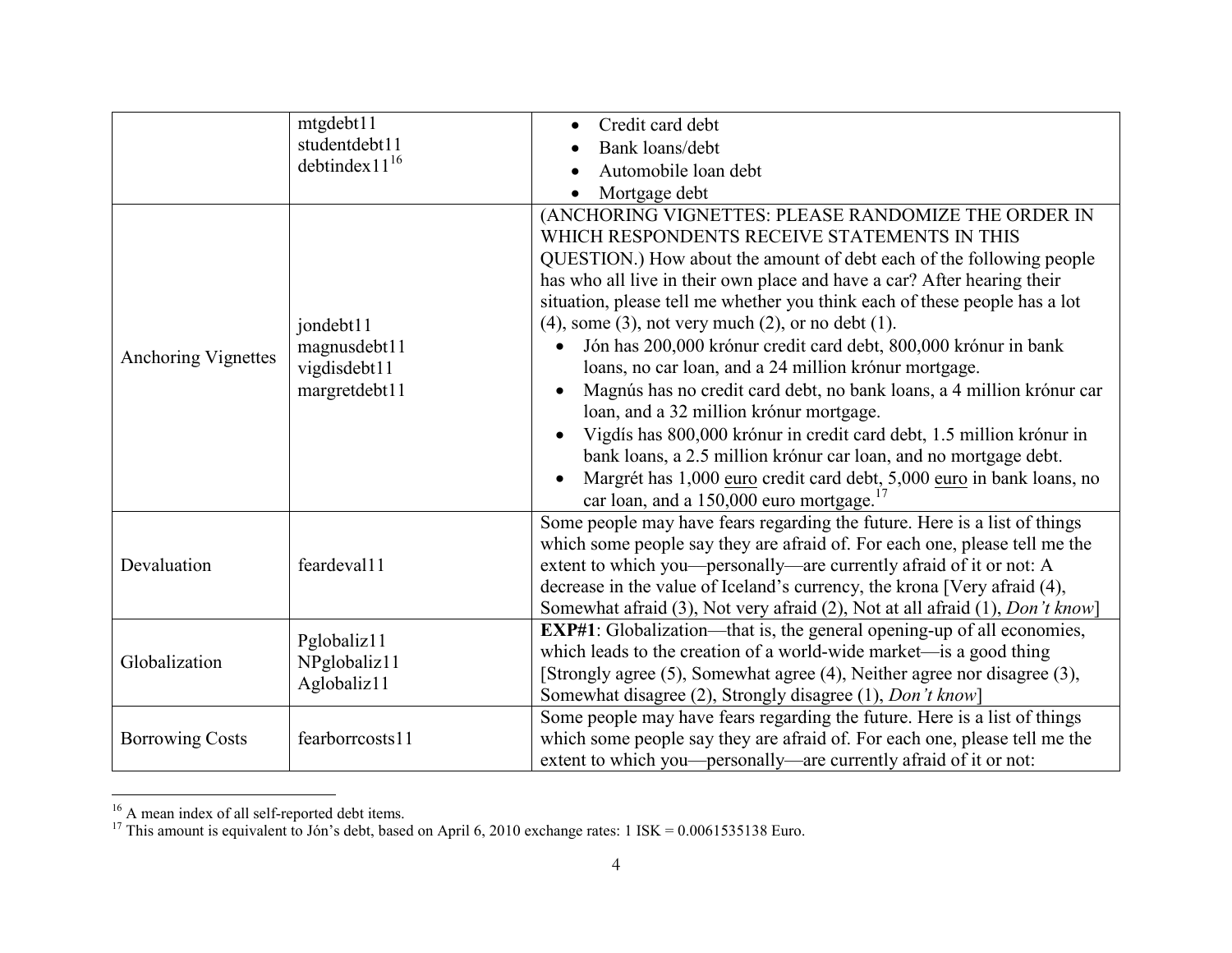|                                          |                             | Increased costs of borrowing if Iceland's credit rating is downgraded [Very<br>afraid (4), Somewhat afraid (3), Not very afraid (2), Not at all afraid (1),                                                                                                                                                                                                                                       |
|------------------------------------------|-----------------------------|---------------------------------------------------------------------------------------------------------------------------------------------------------------------------------------------------------------------------------------------------------------------------------------------------------------------------------------------------------------------------------------------------|
| <b>Purchasing Power</b>                  | fearppp11                   | Don't know<br>Some people may have fears regarding the future. Here is a list of things<br>which some people say they are afraid of. For each one, please tell me the<br>extent to which you—personally—are currently afraid of it or not: Limited<br>ability to afford goods from abroad [Very afraid (4), Somewhat afraid (3),<br>Not very afraid $(2)$ , Not at all afraid $(1)$ , Don't know] |
| Economic Anxiety<br>Index                | econanxiety11               | A mean index of respondent's economic worries (feardeval, fearborrcosts,<br>and fearppp) (ranges from 0-4 with 13 values)                                                                                                                                                                                                                                                                         |
| Identity                                 | id11<br>exclnatid $11^{18}$ | Next is a question about identity in terms of nationality. Would you define<br>yourself first and foremost as Icelandic, as Icelandic first and European<br>second, as European first and Icelandic second or first and foremost as<br>European?<br>Icelandic only $(4)$<br>Icelandic and European (3)<br>European and Icelandic (2)<br>European only $(1)$<br>None of the above                  |
| Sovereignty                              | sovereignty11               | It is important that Iceland retain its sovereignty—in other words, its ability<br>to decide for itself the kinds of policies it will adopt [Strongly agree (5),<br>Somewhat agree (4), Neither agree nor disagree (3), Somewhat disagree (2),<br>Strongly disagree (1), Don't know]                                                                                                              |
| Fear Loss of<br>National ID &<br>Culture | fearlossnatid11             | Some people may have fears regarding the future. Here is a list of things<br>which some people say they are afraid of. For each one, please tell me the<br>extent to which you—personally—are currently afraid of it or not: The loss<br>of our national identity and culture [Very afraid (4), Somewhat afraid (3),<br>Not very afraid (2), Not at all afraid (1), Don't know]                   |
| <b>EU</b> Attitude                       | eumemb11                    | Iceland's membership in the European Union would be a good thing<br>[Strongly agree (5), Somewhat agree (4), Neither agree nor disagree (3),<br>Somewhat disagree (2), Strongly disagree (1), Don't know]                                                                                                                                                                                         |

 $18$  A dummy equal to 1 if the respondent reports feeling Icelandic only (4).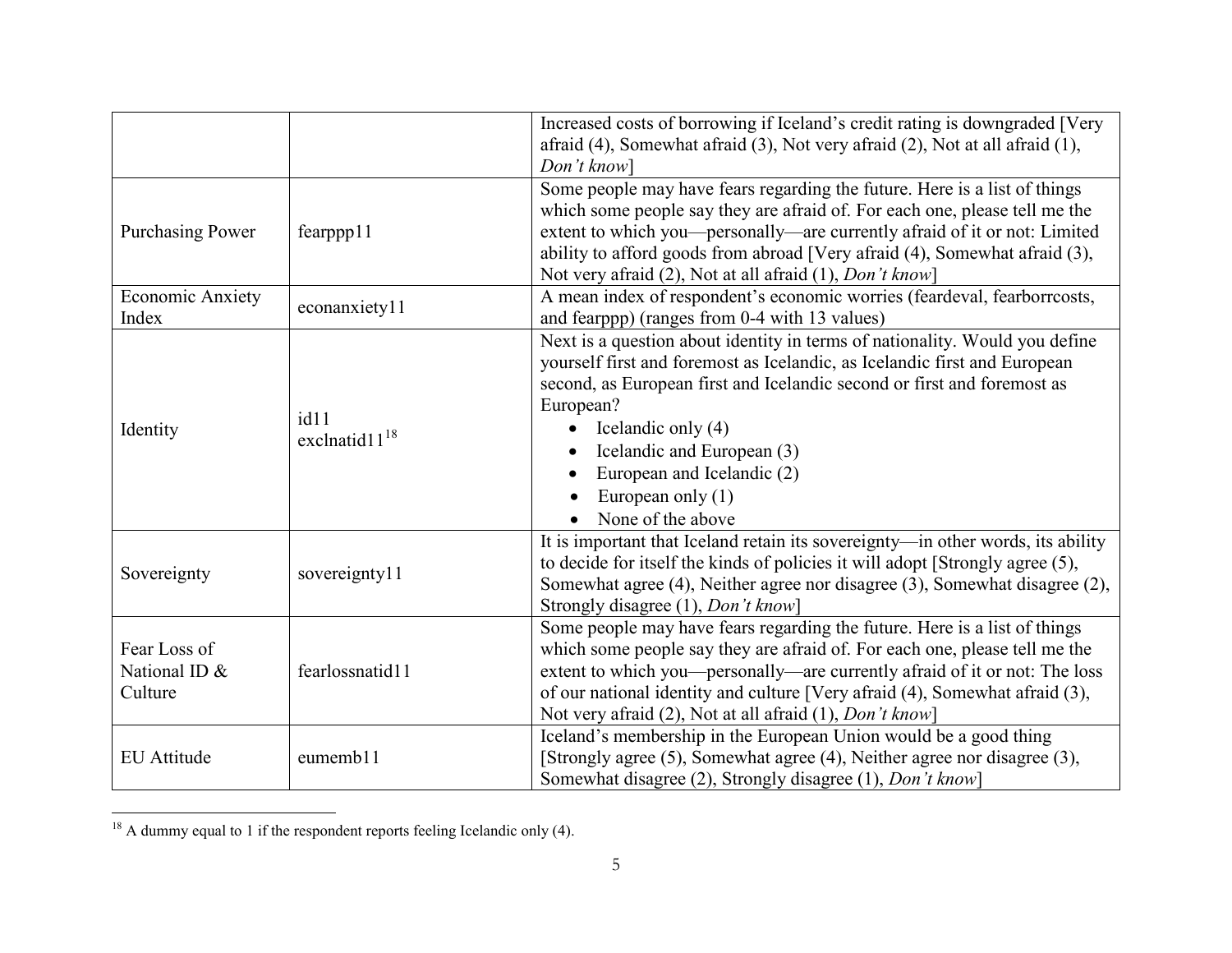| EU Referendum             | euref11                                          | If a referendum were held today on Iceland joining the EU, I would vote in<br>favor of membership. [Strongly agree (5), Somewhat agree (4), Neither<br>agree nor disagree $(3)$ , Somewhat disagree $(2)$ , Strongly disagree $(1)$ , Don't<br>$know$ ]                                                                                                                                    |
|---------------------------|--------------------------------------------------|--------------------------------------------------------------------------------------------------------------------------------------------------------------------------------------------------------------------------------------------------------------------------------------------------------------------------------------------------------------------------------------------|
| Euro                      | euro11                                           | Iceland should replace the krona with the euro [Strongly agree (5),<br>Somewhat agree (4), Neither agree nor disagree (3), Somewhat disagree (2),<br>Strongly disagree (1), <i>Don't know</i> ]                                                                                                                                                                                            |
| Knowledge: EU             | knoweu11<br>corrknoweu1 $1^{19}$                 | Do you know how many countries are currently members of the European<br>Union? [15 (1), 25 (2), $\frac{27}{(3)}$ , 30 (4)]                                                                                                                                                                                                                                                                 |
| Knowledge:<br>Referendum  | knowterms11<br>corrknowterms $11^{20}$           | What has been the main issue in the two "Icesave" referendums?<br>Whether or not to repay the UK and the Netherlands. (1)<br>The terms under which Iceland will repay the UK and the<br><b>Netherlands. (2)</b><br>Whether or not Iceland should join the European Union (EU). (3)<br>Whether Iceland should accept a new loan from the International<br>Monetary Fund (IMF). (4)<br>Other |
| Repayment – Iceland       | Prpmtsocio11<br>NPrpmtsocio11<br>Arpmtsocio11    | <b>EXP#2</b> : <sup>21</sup> Repayment of the "Icesave" debt will have a positive impact on<br>Iceland's economic situation [Strongly agree (5), Somewhat agree (4),<br>Neither agree nor disagree (3), Somewhat disagree (2), Strongly disagree<br>$(1)$ , Don't know                                                                                                                     |
| $Repayment -$<br>Personal | Prpmtpocket11<br>NPrpmtpocket11<br>Arpmtpocket11 | <b>EXP#2</b> : Repayment of the "Icesave" debt will have a positive impact on my<br>personal economic situation [Strongly agree (5), Somewhat agree (4),<br>Neither agree nor disagree (3), Somewhat disagree (2), Strongly disagree<br>$(1)$ , Don't know                                                                                                                                 |
| Default                   | Pdefault11<br>NPdefault11                        | <b>EXP#2</b> : Iceland should default on its "Icesave" debt [Strongly agree (5),<br>Somewhat agree (4), Neither agree nor disagree (3), Somewhat disagree (2),                                                                                                                                                                                                                             |

<sup>&</sup>lt;sup>19</sup> A dummy equal to 1 if the respondent answered this question correctly (correct answer in bold & yellow highlight).<br><sup>20</sup> A dummy equal to 1 if the respondent answered this question correctly (correct answer in bold &

<sup>&</sup>lt;sup>21</sup> SPLIT-SAMPLE EXPERIMENT #2: half the respondents were randomly assigned to be read the following highlighted prompt; the other half just received the question wording that follows. "It has been widely publicized that most politicians approved of the current "Icesave" repayment terms. What do you personally think about Iceland paying the UK and the Netherlands back for reimbursing their citizens who lost deposits in the "Icesave" collapse? To what extent to you agree or disagree with each of the following statements:"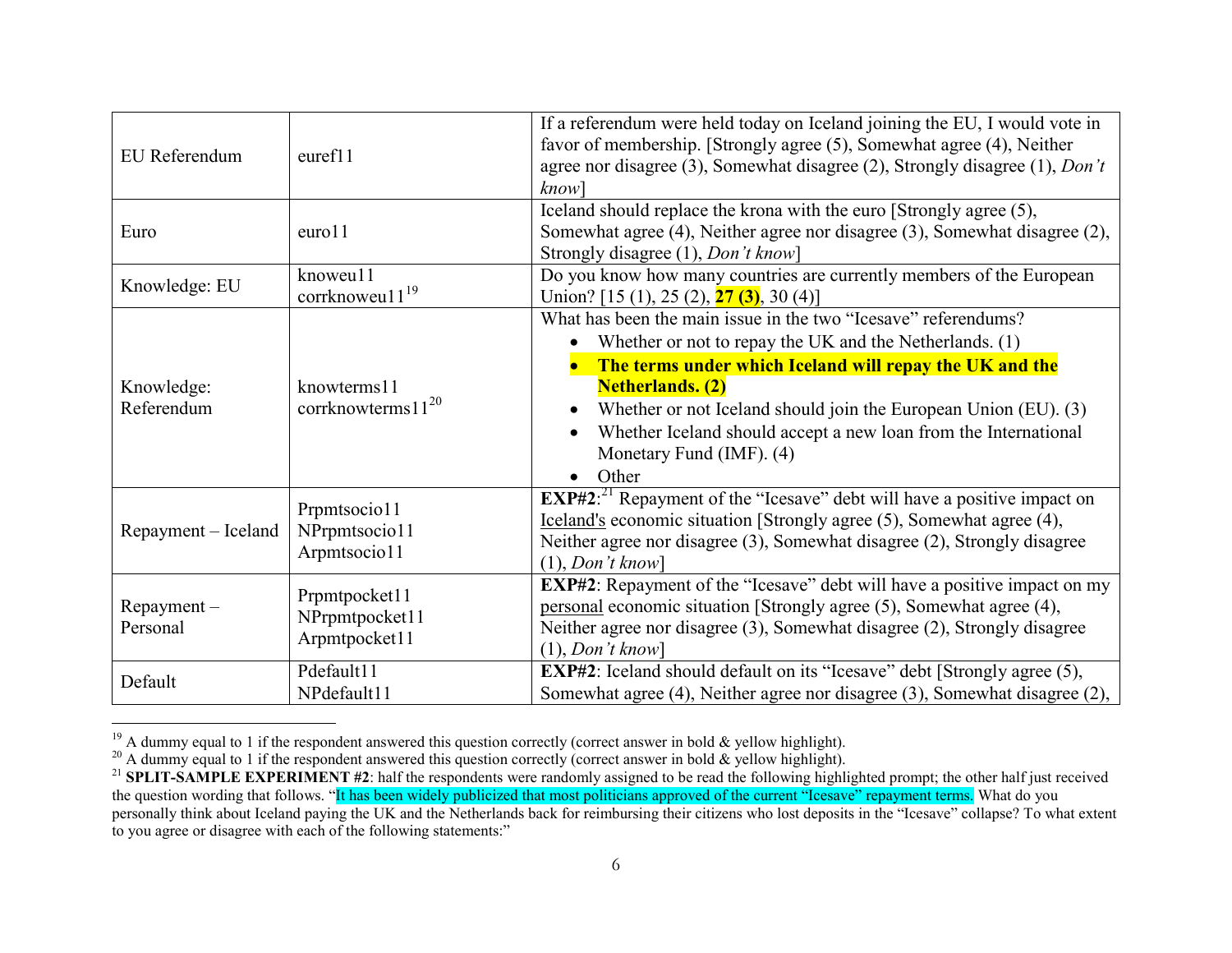|                     | Adefault11                                                  | Strongly disagree (1), <i>Don't know</i> ]                                                                                                                                                                                                                                                                                                      |
|---------------------|-------------------------------------------------------------|-------------------------------------------------------------------------------------------------------------------------------------------------------------------------------------------------------------------------------------------------------------------------------------------------------------------------------------------------|
| <b>Better Terms</b> | Pnewtermsbetter11<br>NPnwtermsbetter11<br>Anewtermsbetter11 | <b>EXP#2</b> : The new terms of repayment at issue in this most recent "Icesave"<br>referendum are much better than the previous terms voted on in the first one<br>[Strongly agree (5), Somewhat agree (4), Neither agree nor disagree (3),<br>Somewhat disagree (2), Strongly disagree (1), Don't know]                                       |
| Court               | Pcourt11<br>NPcourt11<br>Acourt11                           | <b>EXP#2</b> : I would prefer the "Icesave" issue be resolved in court [Strongly<br>agree (5), Somewhat agree (4), Neither agree nor disagree (3), Somewhat<br>disagree (2), Strongly disagree (1), Don't know]                                                                                                                                 |
| Got Prime #2        | pprime11                                                    | Dummy where $1 =$ got treatment in experiment #2                                                                                                                                                                                                                                                                                                |
| # of Treatments     | treatments11                                                | Count of the total number of treatments a respondent received $(0-2)$                                                                                                                                                                                                                                                                           |
| Education           | educ11                                                      | What is your education?<br>No education (Not completed primary education) (1)<br>Elementary school (Primary or first stage of basic) (2)<br>Elementary school and addition (Lower secondary) (3)<br>High school (Post secondary) (4)<br>High school and addition (High school and some University) (5)<br>University $(6)$<br>Post-graduate (7) |
| Income              | mhhinc11                                                    | On average, what was your monthly family income before taxes last year?<br>Was your income between<br>Less than 200 thousand $(1)$<br>200-399 thousand (2)<br>400-799 thousand (3)<br>800 thousund-1,199 million (4)<br>1,2-1,999 million $(5)$<br>More than $2$ million $(6)$                                                                  |
| Age                 | age11                                                       | In what year were you born?                                                                                                                                                                                                                                                                                                                     |
| Gender              | male11                                                      | What is your gender? $[male (1), female (0)]$                                                                                                                                                                                                                                                                                                   |
| Employment          | occup11<br>unempl $11^{22}$                                 | What is your employment?<br>• Legislators, senior officials and managers $(1)$                                                                                                                                                                                                                                                                  |

 $\overline{a^{22}}$  A dummy equal to 1 if respondent is currently unemployed (12).

<u> 1990 - John Barn Barn, amerikansk politiker (</u>

÷,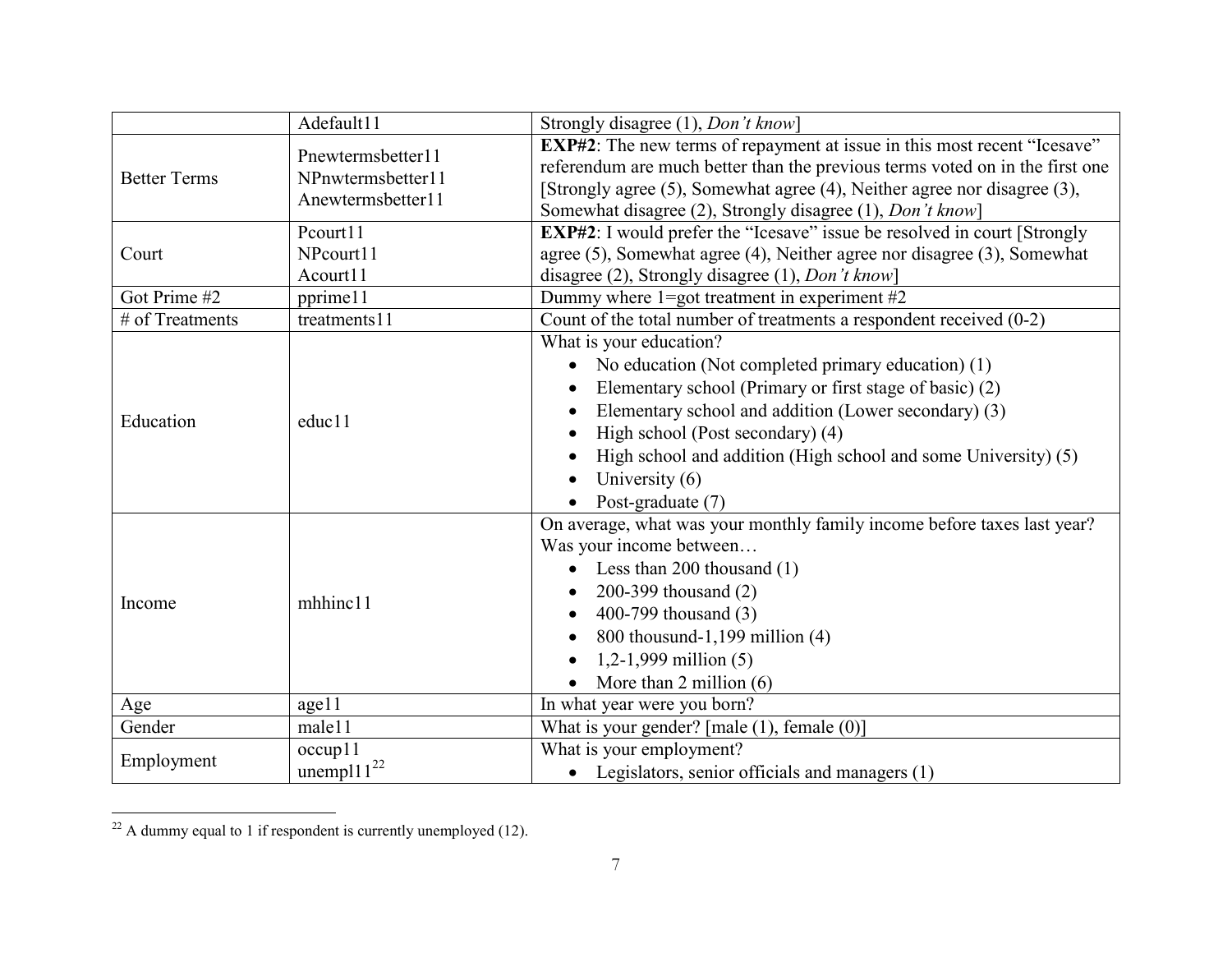|          | retired $\overline{11^{23}}$   | Professionals (2)                                                         |
|----------|--------------------------------|---------------------------------------------------------------------------|
|          | professional11 <sup>24</sup>   | Technicians and associate professionals (3)                               |
|          | $\operatorname{agfish11}^{25}$ | Clerks $(4)$                                                              |
|          |                                | Service workers and shop and market sales workers (5)                     |
|          |                                | Agricultural and fishery workers (6)                                      |
|          |                                | Craft and related trades workers (7)                                      |
|          |                                | Machine operators and assemblers (8)                                      |
|          |                                | Elementary occupations (9)                                                |
|          |                                | Armed forces, police and coast guard (10)                                 |
|          |                                | Student (11)                                                              |
|          |                                | Currently unemployed (12)                                                 |
|          |                                | Retired – receiving pension from government $(13)$                        |
|          |                                | Retired – no pension from government $(14)$                               |
|          |                                | Disabled (15)                                                             |
|          |                                | In what industry sector is the company or institute that you work for?    |
|          |                                | (Standard industry classifications/sectoral indicators per ISIC or NACE.) |
|          | isic11<br>financial $11^{26}$  | Agriculture $(1)$                                                         |
|          |                                | Fishing $(2)$                                                             |
|          |                                | Mining and quarrying $(3)$                                                |
|          |                                | Manufacturing (food products, textiles) (4)                               |
| Industry |                                | High-tech/software industry, e.g. marel (5)                               |
|          |                                | Large-scale industry (aluminum smelter, water and energy suppliers,       |
|          |                                | $etc.$ ) (6)                                                              |
|          |                                | Construction (7)                                                          |
|          |                                | Wholesale and retail trade; repairs (8)                                   |
|          |                                | Accommodation and food service activities (9)                             |
|          |                                | Transportation (10)                                                       |

<sup>&</sup>lt;sup>23</sup> A dummy equal to 1 if respondent is retired (13 in 2010; 13 or 14 in 2011).<br><sup>24</sup> A dummy equal to 1 if respondent works in occupations 1-4.<br><sup>25</sup> A dummy equal to 1 if respondent works in agriculture or fishing (6).<br><sup></sup>